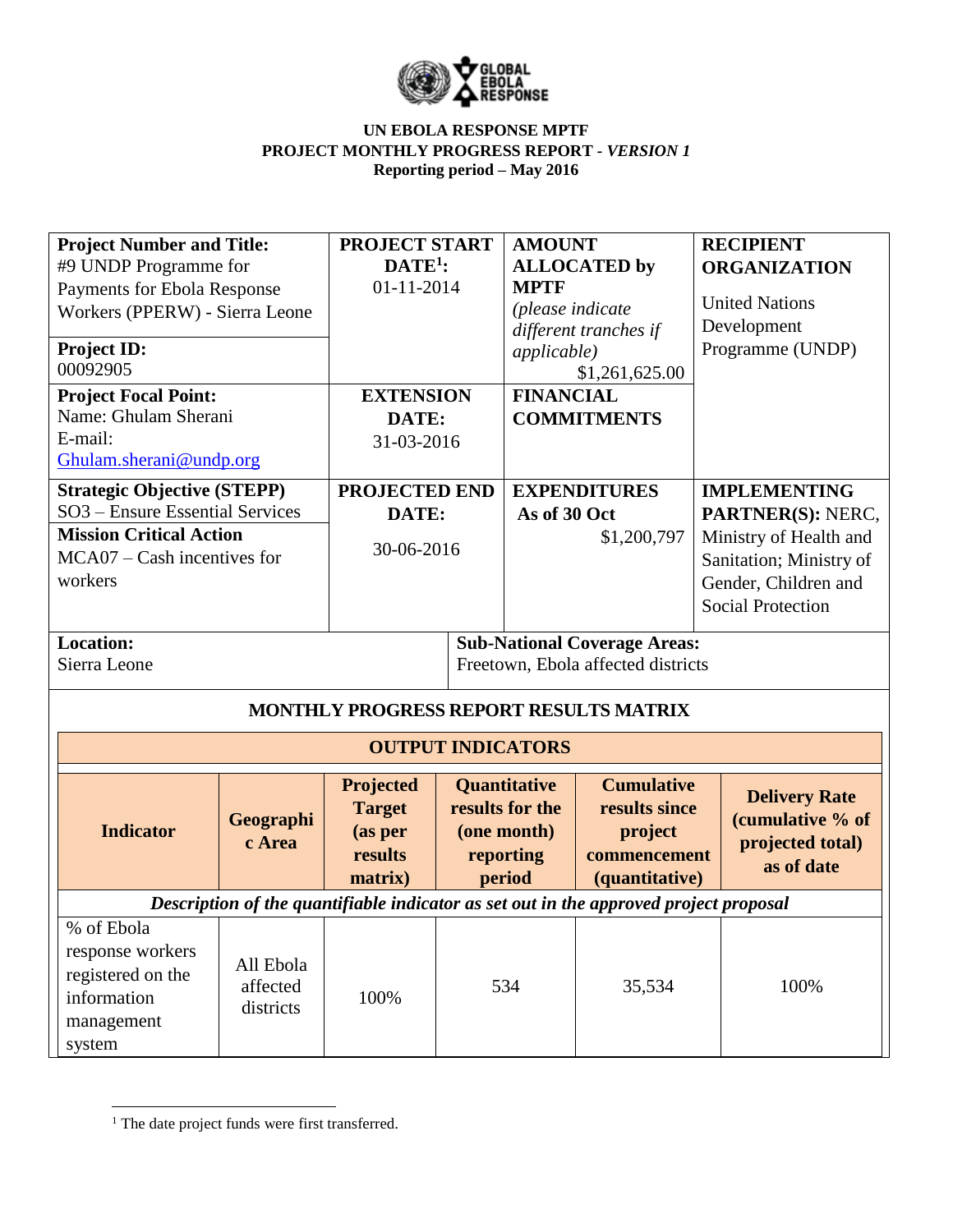

| % paying<br>organizations<br>reporting to the<br>information<br>management<br>system                                                                                                 | All Ebola<br>affected<br>districts | 100%                                                                                             | $\mathbf{1}$     | 5                                                                | 90%  |
|--------------------------------------------------------------------------------------------------------------------------------------------------------------------------------------|------------------------------------|--------------------------------------------------------------------------------------------------|------------------|------------------------------------------------------------------|------|
| # of Ebola<br>response workers<br>reported by media<br>as striking                                                                                                                   | All Ebola<br>affected<br>districts | $\boldsymbol{0}$                                                                                 | $\boldsymbol{0}$ | $\mathbf{1}$                                                     | 1    |
| Diagnostic<br>complete,<br>recommendations<br>made to<br>government on<br>financial sector to<br>bolster resilience;<br>Monitoring system<br>fully functional to<br>report incidents | All Ebola<br>affected<br>districts | Diagnostic<br>complete,<br>recommend<br>ations<br>adopted,<br>monitoring<br>system<br>functional | N/A              | N/A                                                              | N/A  |
| # payments made<br>through<br>operational testing<br>and proof of<br>concept/stress<br>testing (once<br>through 3 months)                                                            | All Ebola<br>affected<br>districts | 1200                                                                                             |                  |                                                                  |      |
| # people paid<br>through UNDP<br>contingency plan                                                                                                                                    | All Ebola<br>affected<br>districts | $\boldsymbol{0}$                                                                                 | N/A              | N/A                                                              | N/A  |
| % local districts<br>with adequate cash<br>out points for<br>forecasted<br>volumes                                                                                                   | All Ebola<br>affected<br>districts | 100%                                                                                             | 100%             | 100%                                                             | 100% |
|                                                                                                                                                                                      |                                    |                                                                                                  |                  | <b>EFFECT INDICATORS</b> (if available for the reporting period) |      |
| % of registered<br>Ebola workers<br>linked to a                                                                                                                                      | All Ebola<br>affected<br>districts | 100%                                                                                             | 100%             | 100%                                                             | 100% |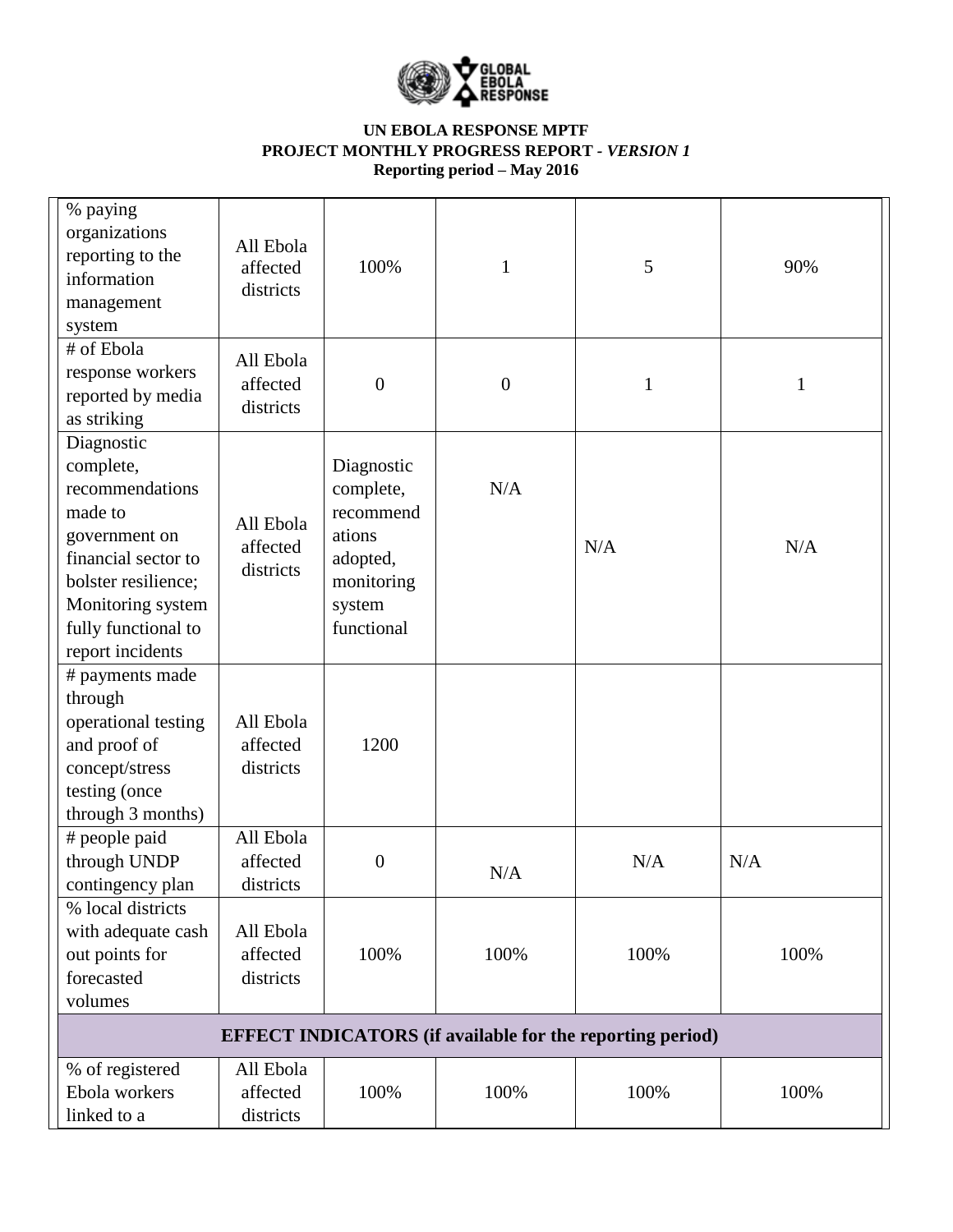

| payment<br>mechanism |           |      |      |      |      |
|----------------------|-----------|------|------|------|------|
| % of registered      | All Ebola |      |      |      |      |
| Ebola workers        | affected  | 100% | 100% | 100% | 100% |
| fully paid on-time   | districts |      |      |      |      |

# **NARRATIVE**

**Situation Update** (*please describe critical changes, if any, in the situation that affect the project (1-2 paragraphs*))

The project Team has maintained its technical, advisory and coordination support to the Ministry and other relevant stakeholders. However the prolonged delay on the side of the fiduciary agent in processing March allowance payment has its ripple effect on list submission for April. The final update for April pay list was submitted within the last week of May for inclusion by the respective District Medical Officer.

**Key Achievements** (*please use this section to highlight your key achievements for the month, using bullet points if preferred)*

- Continued providing technical support to the District Medical Officers in all districts on policy implementations and complaint resolution.
- The pay list for the month of April (Cycle 20) has been submitted to the fiduciary agent to secure clearance from World Bank.
- The transitional process with MoHS Human Resources Department (custodian of the database) is ongoing

**Delays or Deviations** (*if any, briefly describe the delays or changes in focus, approach or targets, and provide a short justification for the change (1-2 paragraphs*)

There are a few back pay lists for 2014/15 that are queued up with the Fiduciary Agent for review and onward submission to World Bank to secure payment clearance.